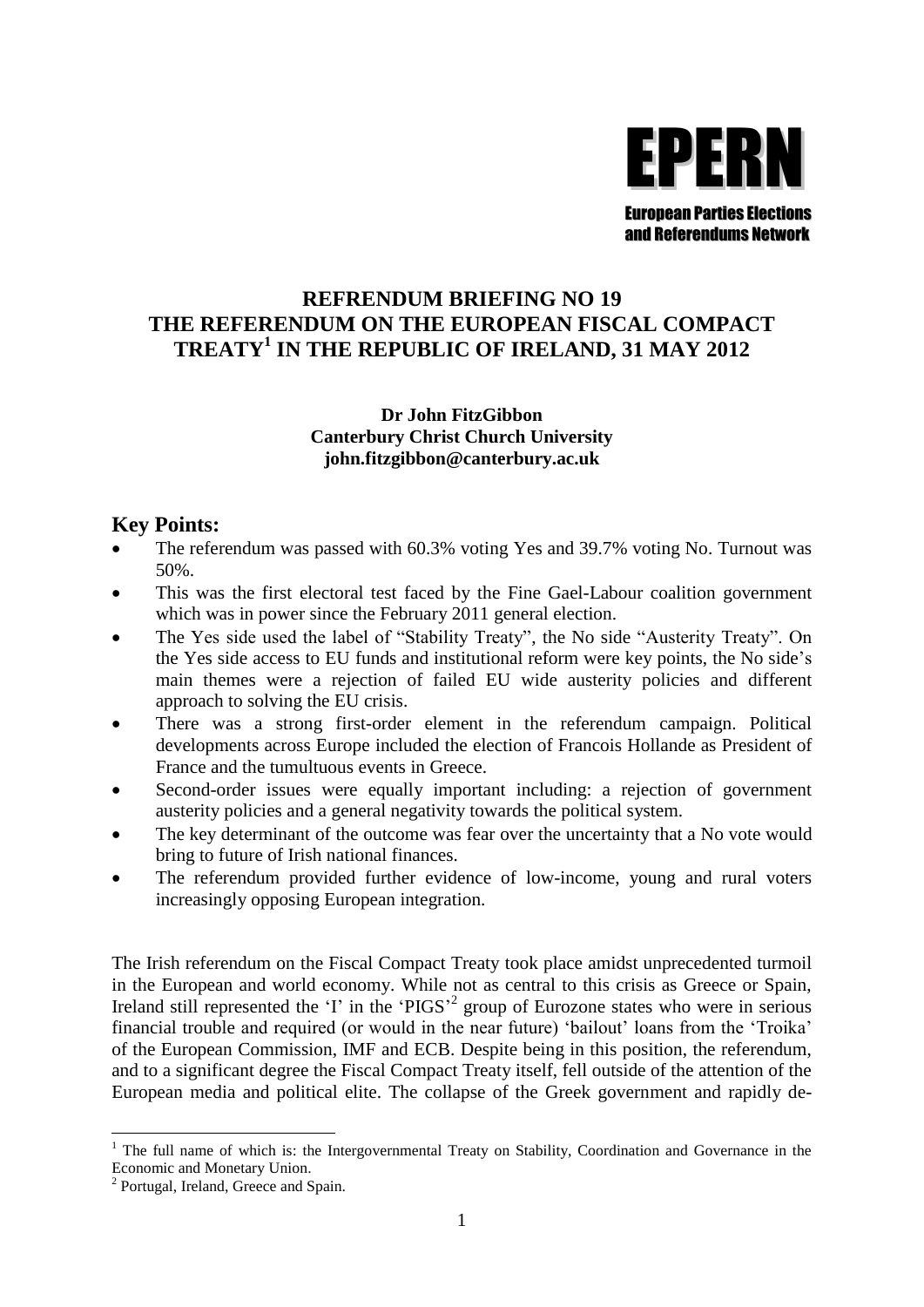stabilising Spanish banking system were seen as far more important to the future of the Euro and the EU.

This background made the outcome of the referendum far less relevant for European integration than had previously been the case in the nine referendums on EU related issues that Ireland has held since accession in 1973 (see Table 1 below). Up to the Fiscal Compact Treaty, unanimity was required amongst member states for the ratification of a European Treaty. When a Treaty was rejected the whole process of European integration was put on hold until a 'solution' was found to achieve Irish ratification of the EU Treaty in question. In the case of the Nice and Lisbon Treaties, this "solution" took the form of legally binding guarantees on specific policy areas that Irish voters cited as reasons for their No vote.<sup>3</sup>

| <b>Referendum</b>                | <b>Turnout</b> | $\frac{0}{0}$ | Yes       | $\frac{0}{0}$ | N <sub>0</sub> | $\frac{0}{0}$ | <b>Result</b>  |
|----------------------------------|----------------|---------------|-----------|---------------|----------------|---------------|----------------|
|                                  |                |               |           |               |                |               |                |
| Accession<br>(1972)              | 1,264,278      | 70.9          | 1,041,890 | 83.1          | 211,891        | 16.9          | Yes            |
| Single<br>European Act<br>(1985) | 1,085,304      | 44.1          | 755,423   | 69.9          | 324,977        | 30.1          | Yes            |
| Maastricht<br>(1992)             | 1,457,219      | 57.3          | 1,001,076 | 69.1          | 448,655        | 30.9          | Yes            |
| Amsterdam<br>(1998)              | 1,543,930      | 56.2          | 932,632   | 61.7          | 578,070        | 38.3          | Yes            |
| Nice I (2001)                    | 997,826        | 34.8          | 453,461   | 46.1          | 529,478        | 53.9          | N <sub>o</sub> |
| Nice II $(2003)$                 | 1,446,588      | 49.5          | 906,317   | 62.9          | 534,887        | 37.1          | Yes            |
| Lisbon<br>(2008)                 | 1,621,037      | 53.1          | 752,451   | 46.6          | 862,415        | 53.4          | N <sub>o</sub> |
| $\mathbf H$<br>Lisbon<br>(2009)  | 1,816,098      | 58            | 1,214,268 | 67.1          | 594,606        | 32.9          | Yes            |
| Fiscal<br>Compact<br>(2012)      | 1,589,204      | 50.5          | 955,091   | 60.4          | 626,907        | 39.6          | Yes            |

**Table 1: Irish EU Referendum Votes and Results**

Source: Michael Holmes**,** "The European Parliament Election in Ireland, 5 June 2009". *European Parties Elections and Referendums Network European Parliament Election Briefing No 35* at http://www.sussex.ac.uk/sei/documents/no\_35\_epernep2009ireland.pdf; and http://www.irishtimes.com/newspaper/breaking/2012/0601/breaking1.html.

The Fiscal Compact was different as it was agreed as an intergovernmental Treaty. Should any state have failed to have it ratified or to not participate, once a minimum of twelve other member states had secured ratification then the Treaty would be implemented and nonratifying states would be left behind. For Ireland this meant that in the event of a No vote the Irish government could not negotiate supplementary agreements or concessions as they had after the Nice and Lisbon No votes. This development, combined with the negative economic

**.** 

 $3$  For more detail on these referendums see: Karin Gilland, 'Ireland's (First) Referendum on the Treaty of Nice', *Journal of Common Market Studies*, Vol 40 No 3, 2002, pp527-35; and John FitzGibbon, "The Second Referendum on the Treaty of Lisbon in Ireland", 2 October 2009", *Representation*, Vol 46 No 2, 2010, pp 227- 239.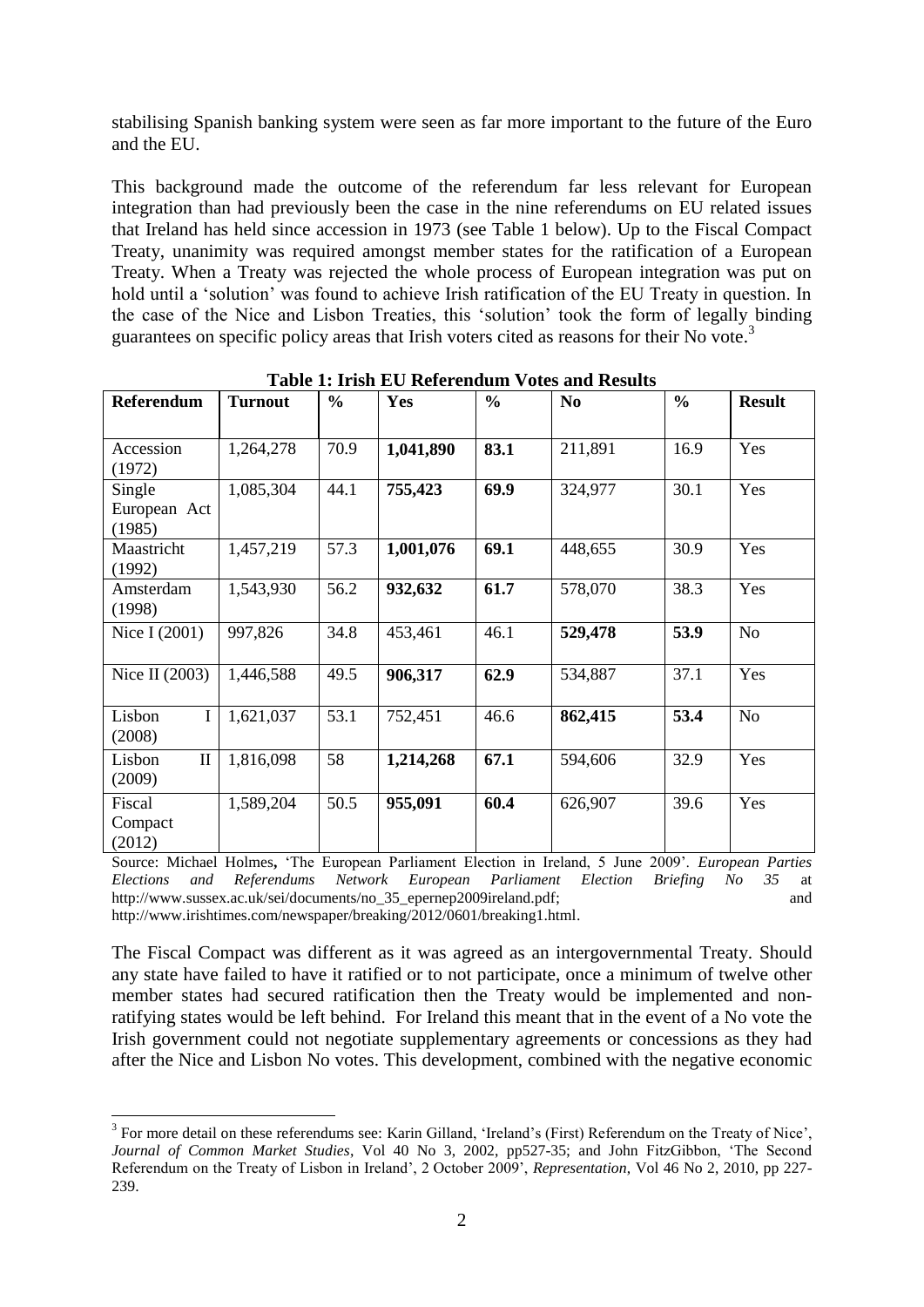conditions in the EU, made the political environment of the Fiscal Compact referendum very different from the previous eight Irish EU related referendums.

A particularly important conclusion on the referendum campaign is that despite the presence of strong "second" order (domestic focused) issues, "first" order (related to European integration) issues were just as important in the referendum debate. Ostensibly second-order arguments such as the pros and cons of the government's austerity financial policies should have dominated the campaign given their direct impact and unpopularity with the Irish electorate. On the contrary, a new and distinct discourse over the future direction of European integration emerged from both the Yes and No sides to take its place beside these issues of direct relevance to Irish voters. The Yes side made an argument that essentially advocated the federalization of certain economic and financial powers, while the No side argued that the people of Europe were calling for an end to austerity and the implementation of an EU-wide growth pact. Events in other member states and at the EU level were a continuous presence and framed the terms of the debate. Irish voters were aware of the dramatic events in Greece and the potential of a change in President in France to challenge the influence of Germany in directing the European political agenda. Examining the Irish Fiscal Compact Treaty referendum provides a snapshot of how citizens, parties, and civil society groups engaged with European integration in a radically changed economic and political environment.

# **Background**

The referendum debate took place within the context of an austerity programme that was undertaken due to the collapse of the Irish economy and public finances. Ireland had the largest budget deficit in the EU in 2011 (13.1% of GDP), a debt to GDP ratio behind only Greece and Italy in the EU of 108.2%, and the fifth highest rate of unemployment at 14.7%. The deficit and unemployment rate were the result of the collapse of the property market and the knock-on effects in consumer spending, employment and tax revenues. The enormous Irish national debt, however, was due largely to a failed national bank bailout plan which ended with the government assuming the debts and liabilities of the insolvent Irish banking industry. With such unsustainable levels of spending and national debt preventing access to funding from international markets, Ireland was forced to enter into an EU-IMF-ECB (Troika) assistance programme in November 2010. As a condition of receiving funding from the Troika the government had to implement a series of austerity measures. Unsurprisingly the Irish public reacted negatively to the seemingly endless series of tax rises and spending cuts, with government approval ratings dropping from 37% in July 2011 to 23% in April 2012. Despite this level of public dissatisfaction, Ireland did not witness the mass violent demonstrations seen in Greece or the mobilization of millions in street protests as in Spain to oppose government austerity policies. Irish voters had typically waited for electoral opportunities to inflict punishment on unpopular governments. This happened with the first referendum on the Lisbon Treaty in 2008 where opposition to government policies was one of the key reasons for the No vote. <sup>4</sup> More recently, the February 2011 general election saw the electoral collapse of the then ruling coalition of Fianna Fáil and the Green party. 5

<sup>4</sup> See: Michael Holmes, 'The Referendum on the Treaty of Lisbon in the Republic of Ireland, 12 June 2008'. *European Parties Elections and Referendums Network Referendum Briefing Paper No 16* at http://www.sussex.ac.uk/sei/documents/epern-ref-no16.pdf.

<sup>5</sup> See: John FitzGibbon, "The Irish General Election of 25th February 2011", *European Parties Elections and Referendums Network Election Briefing Paper No 64* at http://www.sussex.ac.uk/sei/documents/epern-electionbriefing-no-64.pdf.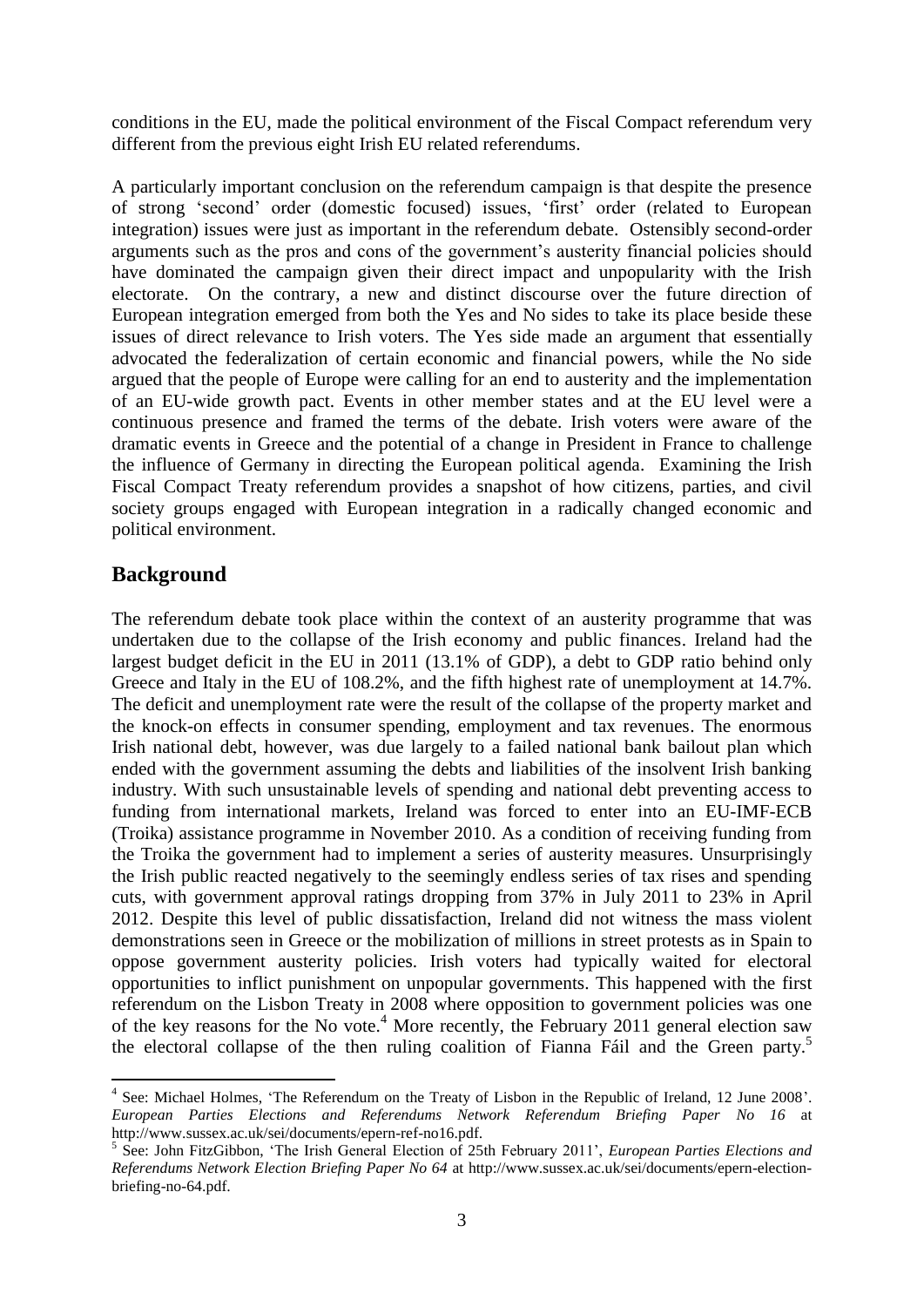Notwithstanding the European financial crisis, this domestic background to the referendum of economic austerity and extreme voter vindictiveness was also clearly significant. This created a very palpable sense in the "grand coalition" of the centre-right Fine Gael and centre-left Labour government, who replaced the previous administration  $\overline{6}$ , that the referendum could be used by voters to punish them for failing to negotiate less onerous terms for Ireland"s financial bailout from the Troika and the resultant continuing policy of austerity.

Conscious of this potential for Irish voters to enact punishment on the government in an EU referendum, the Fiscal Compact was worded by EU leaders so as to explicitly avoid a referendum in Ireland. This was continually denied by Irish government ministers but acknowledged by Euro zone leaders. Despite this attempt to avoid an Irish vote, the government was inevitably going to hold a referendum as the convention had been established that all EU treaties were ratified by the people in a plebiscite. The original Crotty judgement from the Irish Supreme Court that established the referendum as the means of EU treaty ratification in Ireland was based on a specific interpretation of the impact of European integration on Irish foreign policy. This interpretation required an amendment to be made to the constitution to institute European law and thus a referendum was required for each EU Treaty in Ireland. Though it was questionable whether the Crotty judgement applied to the Fiscal Compact Treaty, the Attorney General nevertheless still thought it necessary to hold a referendum.

# **The Treaty Itself**

**.** 

In the flux of continually unfurling events in the Euro zone, the negotiation of an EU Treaty that took a concrete step in the direction of fiscal union appeared to have been overlooked. Whereas previous Treaties were large legal documents that dealt with a multitude of issues, the Fiscal Compact Treaty was short (24 pages) and specifically focused on financial and economic governance in the EU. Officially titled the "Intergovernmental Treaty on Stability, Coordination and Governance in the Economic and Monetary Union"<sup>7</sup> it detailed a set of "specific rules, including a balanced budget rule and an automatic mechanism to take corrective action" to "promote conditions for stronger economic growth in the European Union and, to that end, to develop ever-closer coordination of economic policies within the euro area". The proposals coalesced around several major points, principally, enshrining a "balanced budget rule" in national legal systems, keeping government deficits at or below 3% of GDP with a structural deficit no greater than -0.5% of GDP, and finally a requirement to keep government debt at or below 60% of GDP.

What the Treaty sought to do was write into law the budgetary framework for the Euro zone. But perhaps more importantly than this, it enshrined economic and fiscal policy co-ordination with the European Council and Commission in national law, as well as the power of the European Court of Justice to levy fines on states that failed to follow these fiscal rules. The Fiscal Compact Treaty represented the first of many proposed initiatives towards deeper integration and the "federalization" of European economic governance. Such proposals included greater powers for the European Central Bank B, a banking union, a permanent chair of Euro zone finance ministers and the launch of Eurobonds.

<sup>&</sup>lt;sup>6</sup> The Fine Gael Labour coalition government received a de facto investiture Dáil (parliament) vote of 117 to 27 out of 166 Dáil votes on 9 March 2011.

<sup>&</sup>lt;sup>7</sup> The name of the Treaty was rather confusingly shortened by various EU and member state agencies to, at different periods: the Fiscal Compact Treaty; Stability Treaty; and the Six Pack.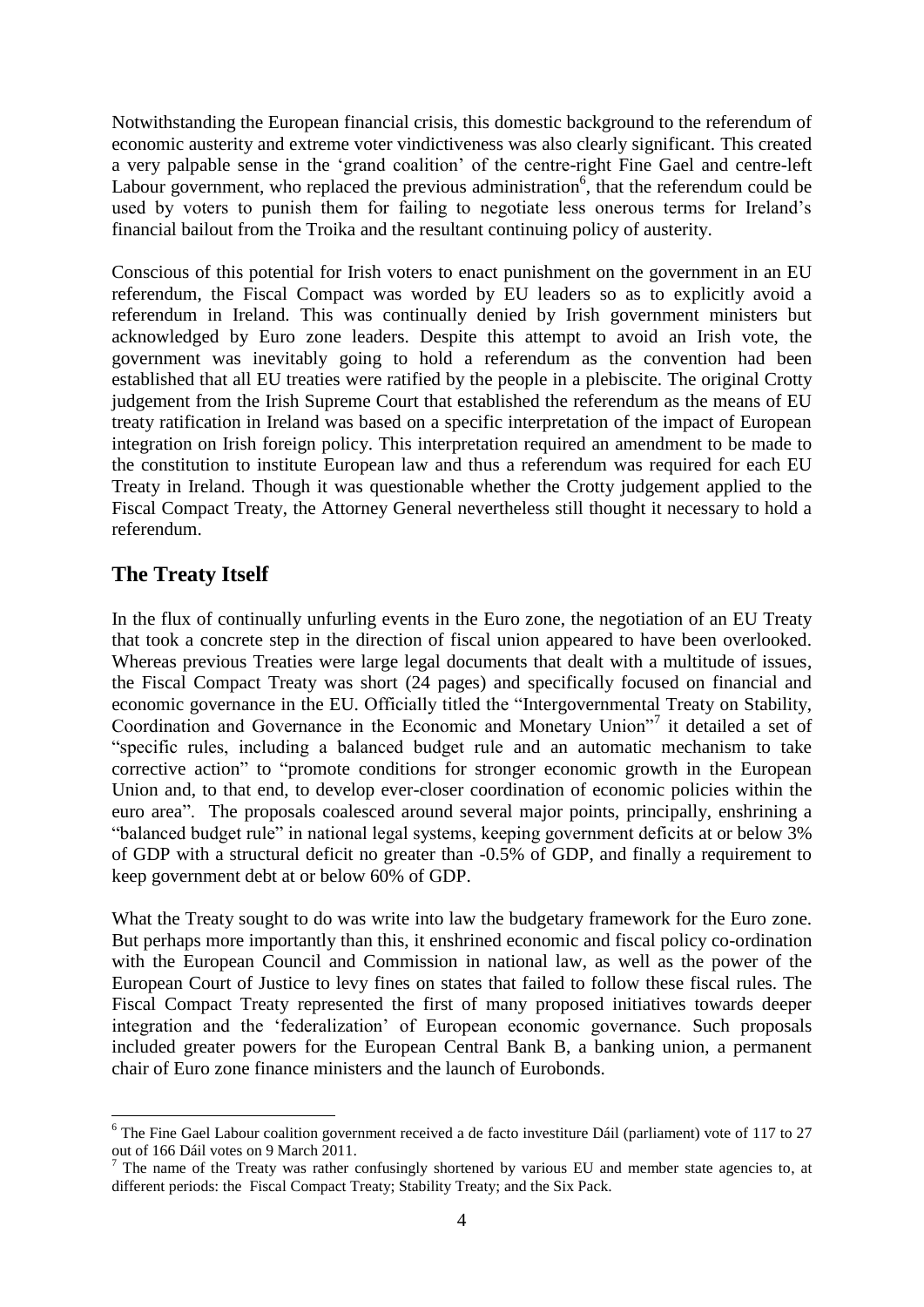Though similar co-ordination of fiscal policies had been put forward many times, there had been little desire to implement them. Indeed, despite fiscal rules governing the Euro zone being in existence since the Stability and Growth Pact (SGP) was adopted in 1997, these rules were repeatedly breached by Euro members. The most explicit offenders were France and Germany who argued for, and received, a relaxing of the sanctions for rule breaking. These changes, which then Commission President Romano Prodi strongly opposed, were made on the ostensible basis that the restrictive terms of the SGP were difficult to reconcile with the economic declines France and Germany were experiencing at the time. The history of French and German violations of the pre-existing SGP was used by both Yes and No sides in the referendum campaign to underscore their point. For the Yes side it emphasized the need to have legally binding rules that everyone had to adhere to and could not be changed by the demands of the larger member states. On the No side the previous breaking of the SGP by France and Germany was clear evidence that the Fiscal Compact Treaty was created for the benefit of the large member states who changed and broke the rules whenever they saw fit, but who forced smaller member states to adhere to them no matter what the economic and social cost.

# **The Campaign**

The signing of the Fiscal Compact Treaty took place on 30 January 2012. At the time, however, there was a degree of uncertainty as to the necessity of a referendum for full ratification. After receiving advice on 28 February from the Attorney General that her legal opinion was that a referendum should be held, the government waited until 27 March to announce that the referendum would be held on 31 May. Despite this delay in revealing the referendum date, both sides had been prepared and began the debate immediately with a series of launches in the first week of the campaign. The history of repeated EU referendums in Ireland (see Table 1) meant that the proponents and opponents of further European integration had plenty of experience of the referendum process. In the intervening period a parliamentary sub-committee had engaged in a lengthy analysis of the Treaty and invited presentations from a broad section of Treaty proponents and opponents, member state diplomatic staff, politicians from across Europe, academics and civil society groups. Its deliberations were representative of the overall thrust of the debate in that it was balanced between differing interpretations of the benefits of the Treaty for solving Europe"s economic crisis and the democratic legitimacy of ceding powers over national fiscal policy<sup>8</sup>.

### *The Yes Side*

The Yes side was largely comprised of the three largest mainstream political parties: Fine Gael (European People"s Party), Labour (Party of European Socialists) and Fianna Fáil (European Liberal Democratic and Reform Group). As the largest parliamentary party and the main party of government, Fine Gael was the dominant force on the Yes side. The other party of government, Labour, had a long and difficult history with Europe. Labour initially opposed EU membership in the 1972 referendum and, though their party leadership became strong proponents of full Irish participation in European integration, a rump of the party membership remained sceptical of the Union. With the strict financial controls articulated in the Fiscal Compact there was open criticism of the Treaty from party backbenchers and rankand-file members. This led to Labour's campaign being more muted with a lower profile than

<sup>1</sup> <sup>8</sup> The report of the European Affairs Sub-Committee on the Referendum on the Intergovernmental Treaty on Stability, Coordination and Governance in the Economic and Monetary Union is available at: [http://www.oireachtas.ie/parliament/oireachtasbusiness/committees\\_list/eu-affairs/sub-committee/](http://www.oireachtas.ie/parliament/oireachtasbusiness/committees_list/eu-affairs/sub-committee/)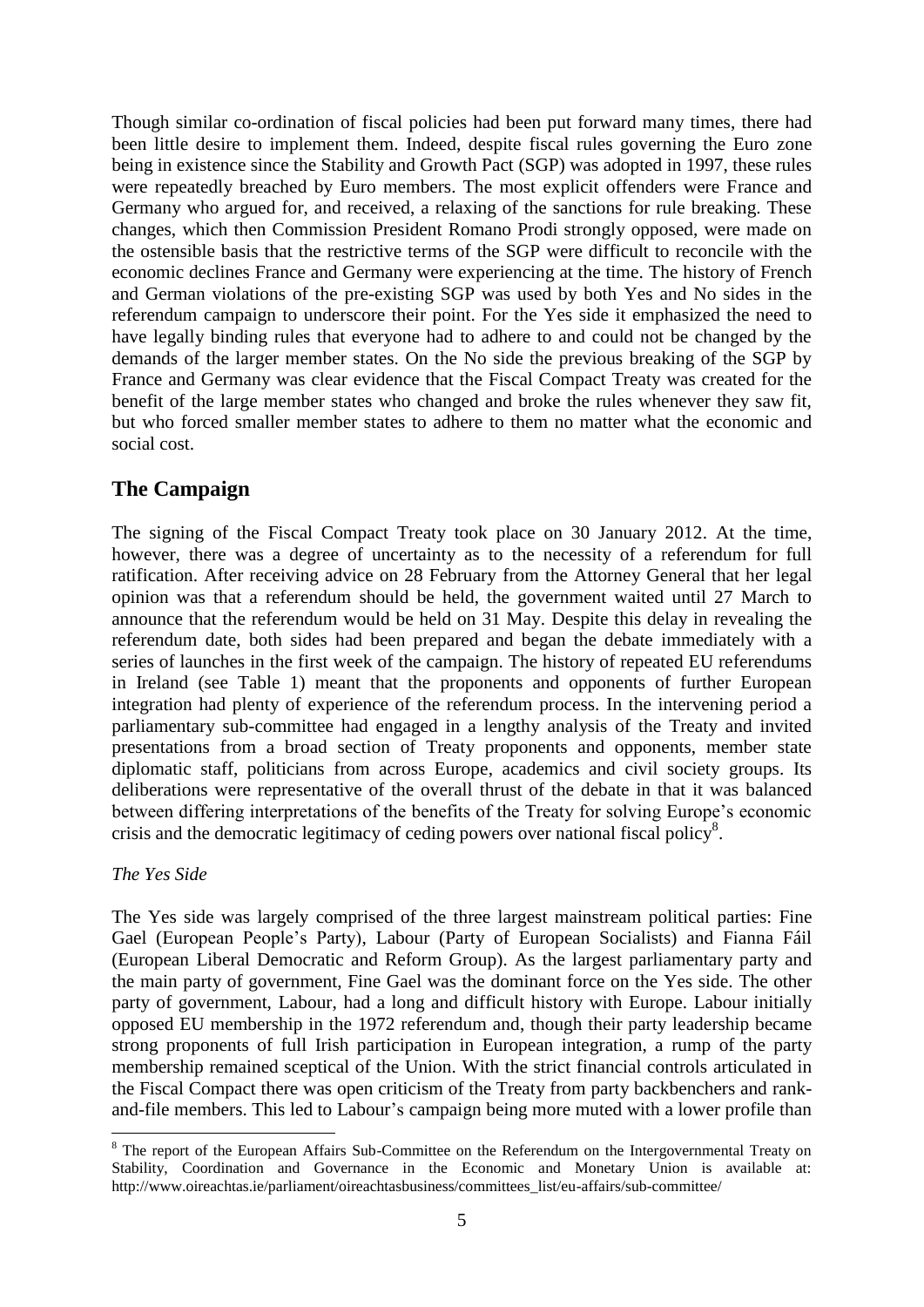that of Fine Gael"s. Despite Labour"s degree of reticence, the government was keen to avoid the fate of the previous administration that lost the first Lisbon referendum in 2008 within a year of forming. The latter"s defeat in the first Lisbon Treaty was the start of a downward spiral in public support from which the previous government never recovered.

Several civil society groups joined in the campaign for a Yes vote, the most notable of these were the Charter Group and Alliance for Ireland. These groups were originally formed to campaign in favour of the Lisbon Treaty in the second referendum and re-formed for the Fiscal Compact Treaty poll. The Charter Group was established by long-standing trade union activists concerned that the new emerging union leadership was becoming too Eurosceptic and was failing to build on the legacy of workers' rights that European integration had brought to Ireland. Alliance for Ireland was a civil group who were active in the second Lisbon Treaty referendum campaign and were re-formed by its principal actors, former President of the European Parliament Pat Cox and Labour party official Tony Browne. Using newspaper and magazine advertisements of endorsements in favour of passing the Treaty from high profile cultural and sporting figures, Alliance for Ireland sought to bring non-party based arguments to the debate. It is important to note that Alliance for Ireland was far less visible and relevant than it was in the second Lisbon referendum. In previous referendums civil society groups such as business associations, farmers" organisations, and some trade unions played important roles in providing a broad base of support for EU Treaties. Though a continuous presence in the campaign, institutionalised civil society groups were pushed to the side-lines in this campaign as the debate became to be seen in terms of contestation between political parties. The focus on confrontational media engagements also acted against a more prominent role for civil society, with strong personalities and experienced party officials being favoured over unknown and inexperienced civil society actors. This meant that despite the support of important interest groups of, among others, the Irish Farmers Association, the American Chamber of Commerce and the employers group IBEC - it was political parties that were the dominant actors in the Yes campaign.

The Yes side utilized several means of campaigning to get their message across. Firstly, they used senior government ministers to continually repeat the message in media outlets of the importance of the Treaty for economic stability. Secondly, they used the traditional campaign method of postering and canvassing by members of the three pro-Treaty parties. Typically political campaigns in Irish politics were dominated by the "battle on the doorsteps" as canvassers attempted to make direct contact with as many individual voters as possible. More recently, referendums have moved away from this style of campaigning as various court judgements giving equal access to both sides to the media have made broadcast media the most important arena of contestation.

The central message of the Yes side was that passing the Treaty would ensure that Ireland continued to receive funds from the European Stability Mechanism (ESM) to pay for current government expenditure. Stability was the key word for Yes campaigners as they sought to portray the passing of the referendum as vital toward re-establishing Ireland"s reputation in the EU and international financial markets. This was followed up with the argument that should the Treaty be rejected then the uncertainty it would generate would lead to Ireland not having access to borrowing from international money markets, and de-stabilise the country"s finances even further. Though this argument on the access to ESM funding was the pervasive one across the Yes side, several other issues were also raised but were not as widely repeated. An additional point was that the specific rules of the Fiscal Compact Treaty would prevent any further recurrence of Ireland"s large budget deficit. Ireland"s close relationship with the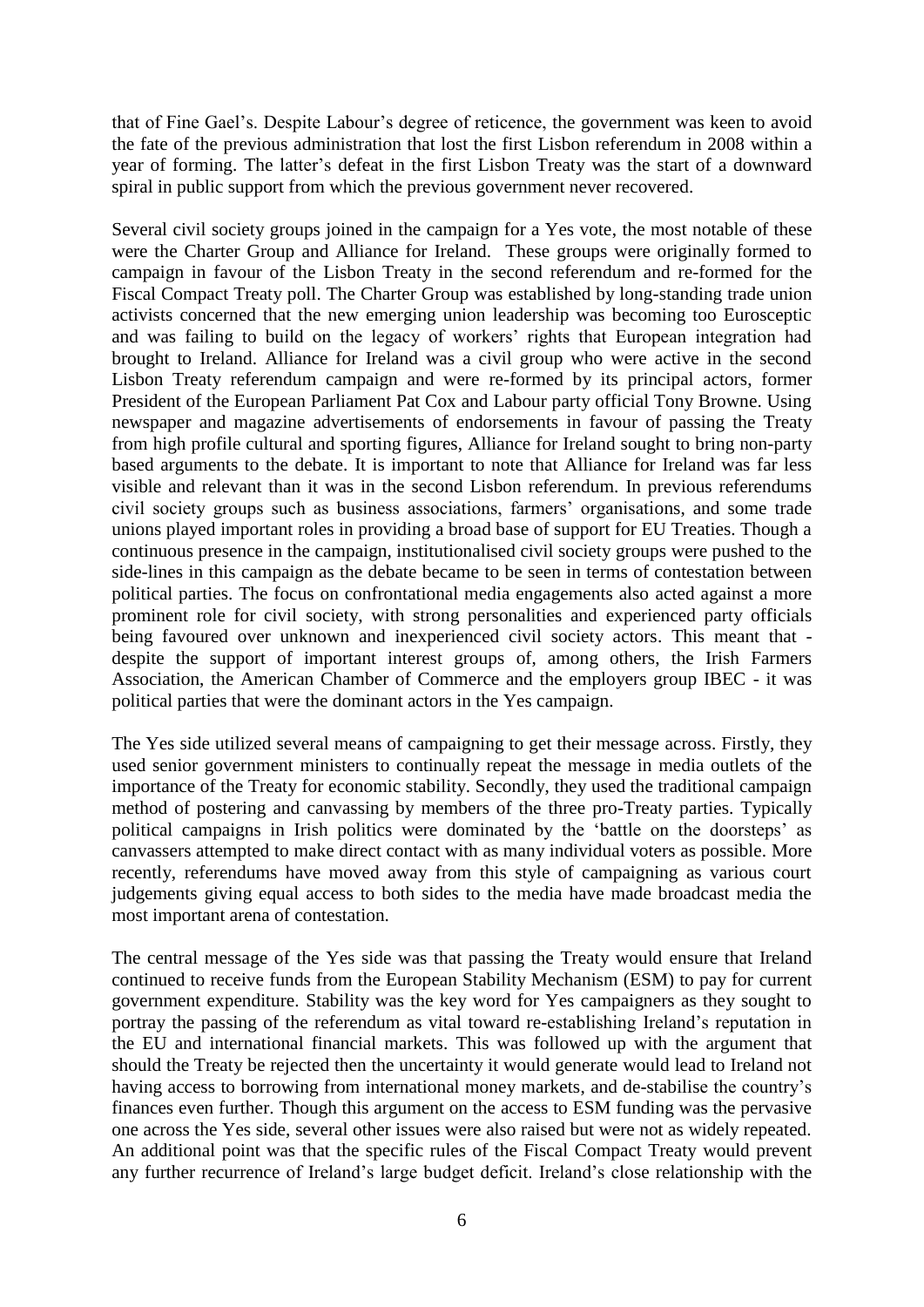EU was also stressed in the context of Ireland having to remain at the centre of the EU decision making process. This was an explicit reference to the UK not participating in the Treaty and its perceived loss of influence following its decision. Overall, the Yes side stressed that the Fiscal Compact was not a "silver bullet" to solve the economic crisis but was part of a forthcoming series of initiatives that Ireland had to support to end the crisis. Should the Treaty be rejected, the Yes side warned, then Ireland would end up like Greece in a downward spiral of economic and political chaos. As the campaign developed, the question of ESM access was reversed and the Yes side continually challenged Treaty opponents to detail where they would get the money from to bridge the gap in Ireland"s budget deficit without this source of funding. The Yes side"s posters spoke of stability and Ireland"s positive relationship with the EU but on the air-waves government politicians were clear that anything other than a Yes vote would lead to the complete financial collapse of Ireland.

Though the principal accusation from the No side against the Yes side was of "scare mongering" and of "holding a gun to the electorate's head", both sides used negative tactics that invoked apocalyptic scenarios should the referendum outcome go against their position. This made fear the over-riding sentiment in the debate. The Yes side warned that a No vote would lead to Ireland not having access to ESM funds which would result in even deeper austerity with no money to pay for social welfare or public sector wages. In contradiction to this, the No side argued that a Yes vote would lead to "permanent austerity" across Europe and the removal of expansionary economic policy as an option from the Irish government. Against the backdrop of scenes of growing poverty in Greece, grave concern over the solvency of the Spanish banking system, and political intransigence in Brussels, there was a palpable sense of confusion among voters about what way to vote. As Figure 1 shows, this uncertainty was reflected in opinion polls taken during the campaign.



**Figure 1: Opinion polls on voting intentions on (and the result of) the Fiscal Compact Treaty referendum**

Source: RedC, Ipsos MRBI, Millward Brown Landsdowne.



As with the Yes side, the No side was dominated by political parties. The two most high profile campaigners were Sinn Féin and the United Left Alliance (ULA) a left-wing electoral grouping comprising: the Socialist Party, People Before Profit Alliance, independent MPs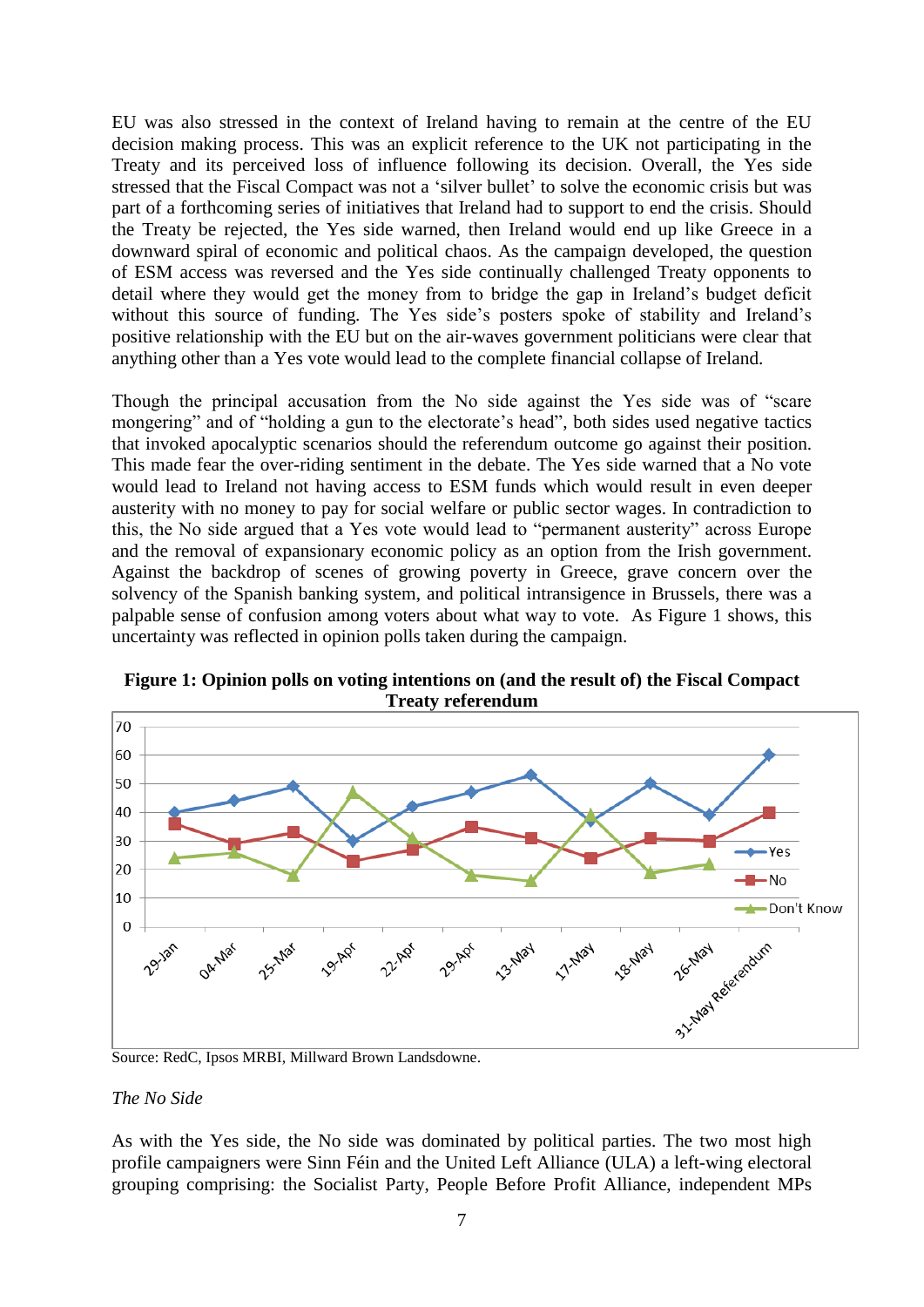and other small left-wing groups. Both parties used classic left-wing arguments under the "Austerity Treaty" label to argue for the rejection of the Fiscal Compact Treaty. The government"s political opponents saw the referendum as an opportunity to attack its austerity policies and to put their alternative plans forward into the public sphere. Sinn Féin also used the referendum as an opportunity to build on their significant electoral breakthrough and place themselves as the main opposition to the government. The largest opposition party, Fianna Fáil, was in favour of the Treaty having been a party of government for twenty-four of the last thirty years. Sinn Féin sought to come out strongly against the Treaty and make a decisive connection between government austerity measures and the passing of the Fiscal Compact Treaty. The United Left Alliance used funding from their MEP in the GUE/NGL European Parliamentary grouping to build his profile but also to emphasize the "citizen-led backlash against austerity in Europe". They argued that recent elections in France and Germany and the collapse of governments in the Netherlands and Romania were part of a citizen-led rejection of austerity that the Irish people could participate in this by voting No. While the political opportunity to obtain plentiful media coverage was an element of these parties' campaigns against the Treaty, the main basis of Sinn Féin and ULA opposition was genuine ideological opposition to the direction that they believed it took European integration.

Though several trade unions came out decisively against the Treaty, the main trade union body, the Irish Congress of Trade Unions (ICTU), did not take a position on the Treaty. While in the past ICTU had been a supporter of some European treaties, and ambiguous on others, it did not follow the strong condemnation of the Treaty by the European Trade Union Congress (ETUC). This was the first time the ETUC had come against a European Treaty and their language in opposing it was unequivocal: "the new Treaty will undermine the support of the population for European integration, and it will stifle growth and increase unemployment". Yet despite a vote at the ICTU general conference authorizing the general committee to advocate a No vote, they did not make a recommendation either way. Trade union leaders from the private sector argued that this was because of fear amongst the large and dominant public sector unions that a No vote would have serious repercussions for jobs and wages for those in government employment. Fear was the main reason behind this failure of the centre-left to mobilize. The possibility of Ireland being cut out of ESM funding, and thus having to reduce its public deficit more quickly, caused many trade unionists, Labour party members, and those reliant on the public sector, to largely withdraw from the campaign relative to Fine Gael and other groups on the political right.

Though the political centre-left did not mobilize against the Treaty, various civil society groups used the campaign to articulate their opposition to government policies. These groups were not as influential as civil society groups had been in the first Lisbon referendum but nevertheless they articulated much of the public anger at government policies and the European dimension of these same policies. These issues ranged from the failure of the Treaty to re-negotiate Ireland"s bank bailout and stop the on-going payment of bonds to the failed Irish banks, a moral outrage that campaigners argued was forced on Ireland by the ECB and the French and German governments. Other groups sought to link the Treaty to the passing of increased taxes, specifically charges for rural sewage treatment, household charges (property taxes) and the introduction of water charges. Their argument was that the neoliberal slant of the Treaty was the basis for such charges. The European dimension of the Treaty was the focus of the "Another Europe is Possible" group. Though small and formed only a few weeks before the referendum, they sought to highlight, from a non-party aligned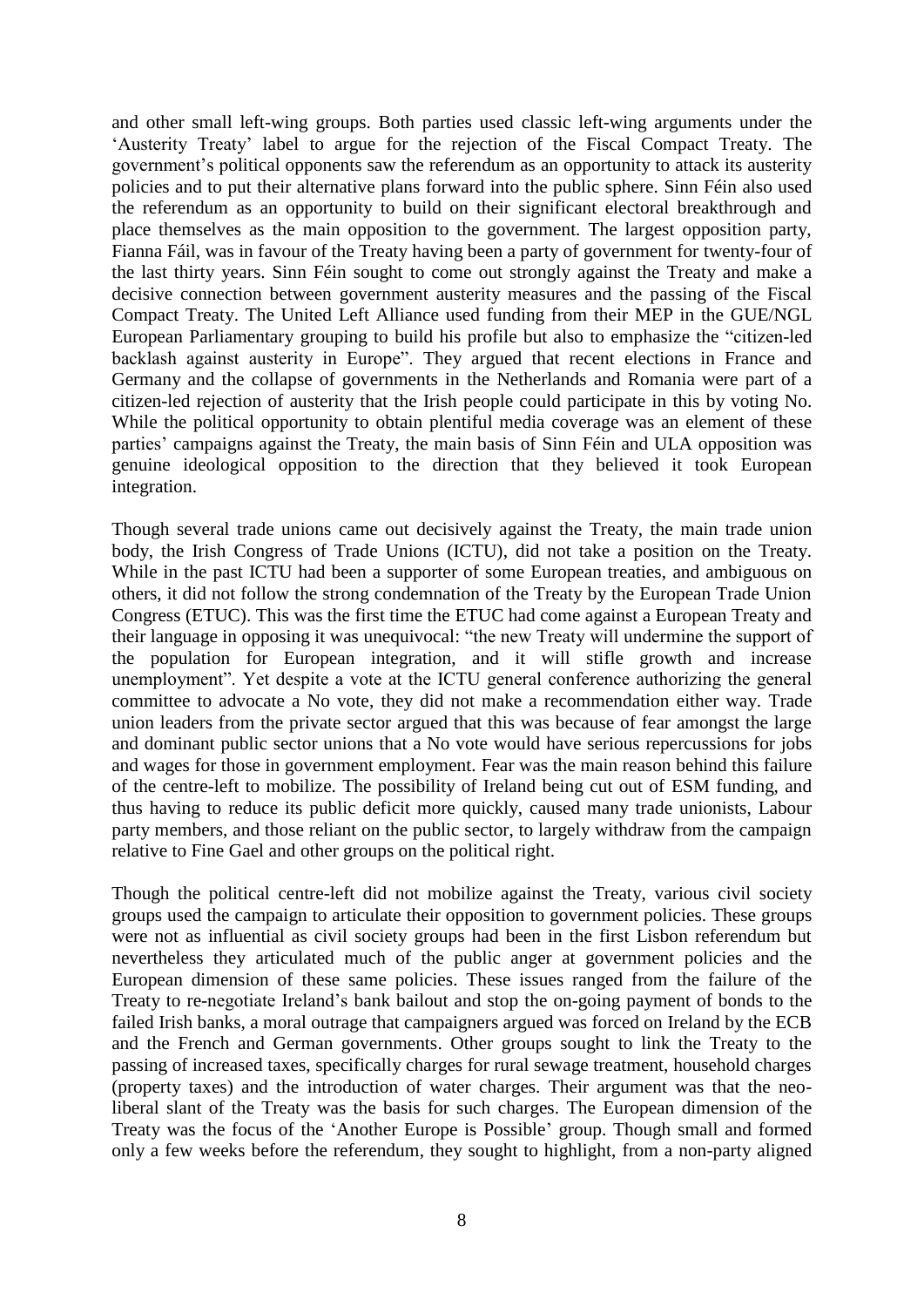position, the need to reject the neo-liberal austerity policies of the Treaty and participate in a Europe wide change in direction toward more social and citizen focused policies.

One civil society based campaign that did receive significant media attention was Declan Ganley and his Libertas group, who returned to the public spotlight as a social movement after their failed attempt to contest the 2009 European Parliamentary elections as a pan-European political party. Despite being ideologically sympathetic to the policies contained in the Treaty, Mr Ganley campaigned for a No vote. The basis of his argument was that Ireland should reject the Treaty and force the EU member states to re-negotiate it in order to secure an agreement that focused on the real cause of the financial crisis: excessive public debt caused by the banking crisis. Only announcing his position on the Treaty two-and-a-half weeks before the vote, Mr Ganley was thrust into the limelight by the media and participated in the final series of debates on national television. The Libertas slogan was: "Cut the bank debt, or no deal". Few, however, seemed to realise that the alternative that Mr Ganley was proposing was a federal Europe to facilitate the mutualisation of bank debt across EU member states, overseen by EU-level institutions directly elected by EU citizens.

The entry of the Europe of Freedom and Democracy (EFD) European Parliamentary group and two of its constituent members, the United Kingdom Independence Party (UKIP) and the Danish People"s Party, into the debate provided a diversion during the campaign. The EFD group sent a pamphlet to every Irish household calling for Irish voters to reject the Treaty and to "stop bailing out Franco-German banks". Its policy alternative was that "Iceland shows the way forward" and for Ireland to "decouple, devalue and grow". Though their impact on the campaign was difficult to evaluate, they did give extra weight to the arguments of the No side that the Treaty was to the benefit of the large EU member states and not smaller countries.

The majority of No campaigners proposed alternative policies that called for the scrapping of the Fiscal Compact Treaty and the drafting of a pro-growth Treaty. Such an alternative Treaty explicitly rejected austerity policies and instead emphasized Keynesian economics to promote growth and solve the Europe-wide employment crisis. None of the main opponents of the Treaty advocated leaving the EU, and few argued for exiting the Euro. Rather the general emphasis was on a dramatic change of direction for the EU away from existing policies of austerity. With the Fiscal Compact Treaty being an inter-state agreement and not an official Treaty of the EU, Ireland did not hold a veto over ratification of the entire process. This situation, coupled with their trenchant criticism of existing policies, forced the No side to provide an alternative to the policies advocated in the Treaty. With EU and Euro membership receiving strong support from Irish voters (62% of Irish voters have a positive view of the EU according to the Flash Eurobarometer survey taken after the referendum), No campaigners had to articulate what their concept of a future path for European integration looked like. While 'second-order' issues were pervasive throughout the referendum campaign it is, however, important to acknowledge that where the austerity policies of the government were raised by the No side the connection was made to their enforcement on Ireland by the EU institutions.

#### *Referendum Commission/The role of the media*

Referendums in Ireland are overseen by the Referendum Commission, an independent body charged with explaining the subject matter of referendum proposals, raising public awareness of the referendum and encouraging the public to go out and vote. One of the first public statements of the Commission was to criticise the government for prevaricating over the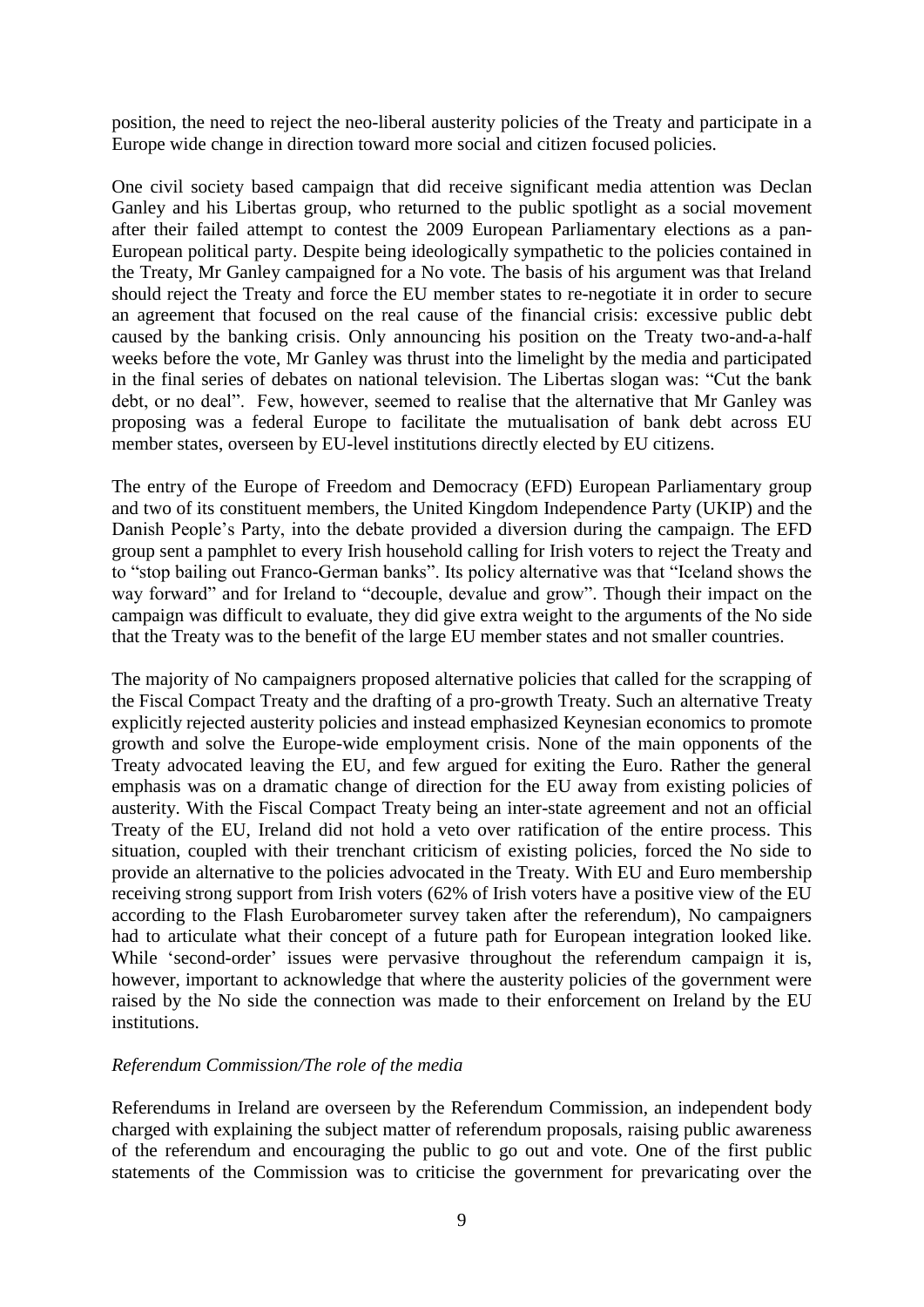holding of a referendum. This, the Commission felt, placed them in a difficult position of having only four weeks to communicate the Treaty to the electorate and distribute a copy of it to every household in the country. The Commission had further problems when, despite the straightforward nature of the Treaty, they had to repeatedly intervene in the campaign to verify or dismiss claims made by both sides. Firstly, it clarified that the referendum could not be delayed, as had been called for by certain independent MPs and civil society groups. The origin of this demand was that, with François Hollande more than likely to win the French Presidential election, he would renegotiate the Fiscal Compact and Ireland should wait for this scenario to play out before voting on what would soon be a defunct Treaty. Secondly, the Commission rejected the argument of Sinn Féin that the government could exercise a veto over the Fiscal Compact Treaty to prevent it going ahead. Sinn Féin argued that the Commission was giving the government version of contestable legal opinion and took the Commission to court where their case was eventually rejected.

Though the Referendum Commission received general praise for its campaign to inform citizens the media was cited by 60% of voters as the most important source of information on the referendum.<sup>9</sup> It gave plentiful coverage to the referendum campaign, with a series of debates with equal numbers of representatives from both sides. These debates were held on both radio and television. As Ireland has the highest radio listenership percentage in the world, with 85% of adults listening to the radio every weekday for an average of four hours a day, the battle over the airwaves formed a key arena of contestation in the campaign. Due to the Coughlan judgement, media outlets were forced to give equal coverage to both sides in a referendum campaign. This meant that No campaigners, despite tremendous discrepancies in resources relative to the Yes campaign, were able to get their message across. Radio discussion programmes across public and private broadcasters allotted significant periods of airtime to discuss the Treaty with politicians forming the principal participants in these debates.

More generally the media used the referendum campaign as a means of evaluating the Troika bailout programme in Ireland and the EU"s response to the European financial crisis more generally. Towards the end of the campaign it appeared that the media was actually far more interested in the campaign as there was clear fatigue from both voters and campaigners with the opinion polls increasingly pointing toward a Yes vote. Nevertheless the importance of media engagement in the campaign played a significant role in directing the debate towards what was the best course of action for Europe to take to solve the crisis - the measures contained in the Fiscal Compact or an alternative policy based on economic expansion.

## **Results**

Figure 1 clearly shows the uncertainty over the referendum among Irish voters. The "don"t knows" formed an important element of the electorate, at one stage reaching a majority. It became clear that whichever side they decided to support would end up winning the referendum. Looking at the results of the referendums, the "don"t knows" voted Yes decisively by a two-to-one majority. In the 19th April and 17th May polls, jumps in the

The post-referendum Flash Eurobarometer survey found that 60% of referendum voters made up their mind based on information provided by television and radio. See: http://www.europarl.europa.eu/aboutparliament/en/00191b53ff/Eurobarometer.html?tab=2012\_3. European Parliament (2012) *Flash Eurobaromter 353: Fiscal Compact Post-Referendum Survey Ireland 31 May 2012*, Brussels 4 July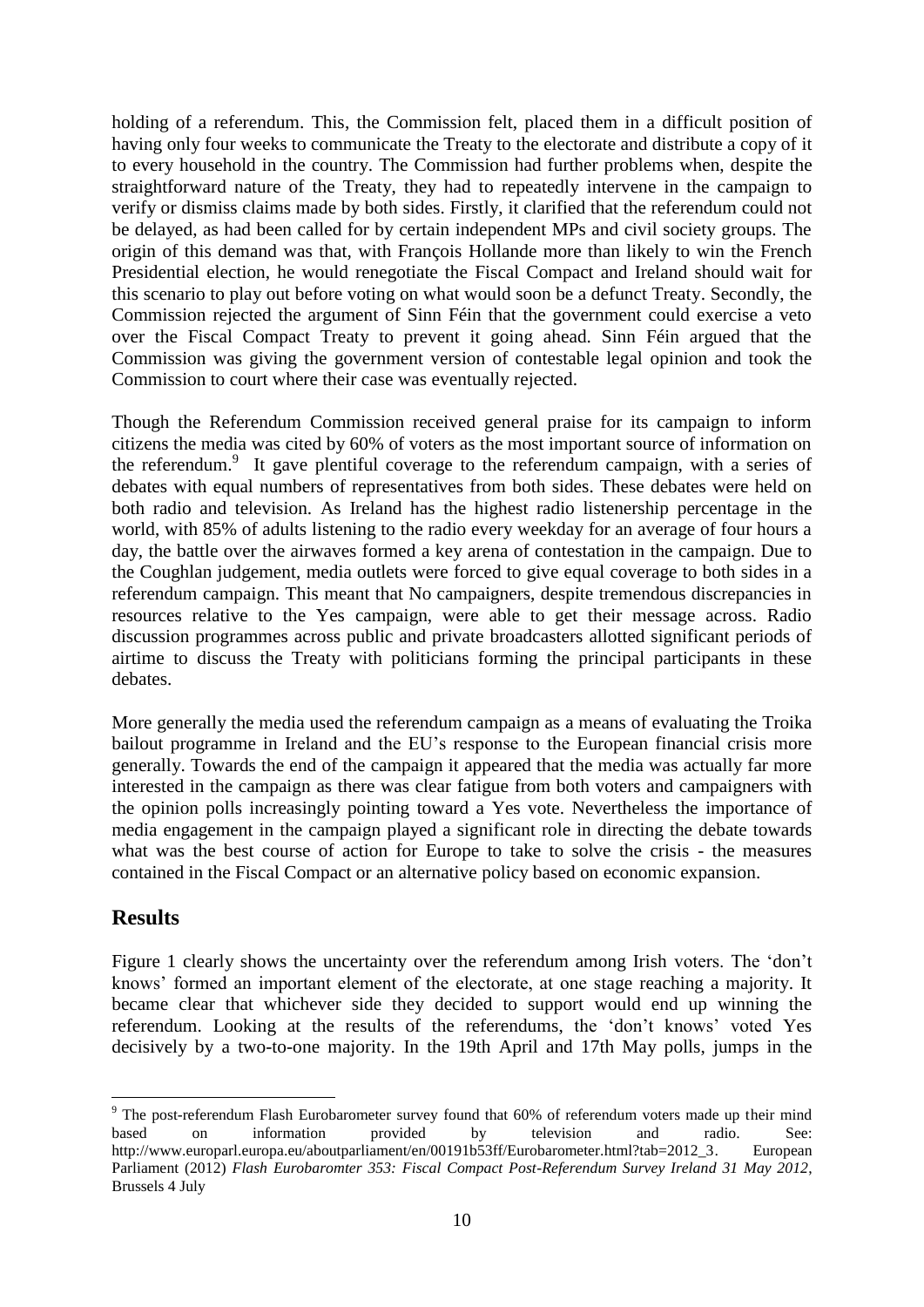number of 'don't knows' were closely aligned to declines in support for a Yes vote, demonstrating the wider pattern of a reluctant Yes vote.

The Yes side secured a decisive victory by 60.1% to 39.9% on a turnout of 50%. Despite this ostensibly pro-EU result the pervasive sense of fear amongst voters meant that they overcame frustration at the government over the implementation of austerity and the failure to renegotiate the bank bailout. Voters went for the known quantity of the establishment parties" support for agreed EU policies to solve the economic crisis. Putting forward a convincing argument on the negative impacts of austerity had not been enough for the No side. As a very loose coalition of radical left parties and civil society groups, together with Libertas on the right, they were not able to formulate a legitimate alternative as to where they would source funding from to run the state if Ireland was cut out of the ESM in the event of a No vote. This made the referendum very different from all of the previous Irish EU referendums; and, indeed, from other referendums in general. Typically the No side in any referendum has the advantage as they are campaigning for the status quo. If voters are unsure of what the potential costs of a Yes vote are or are happy with the situation as it stands then they are more likely to vote No. With the Fiscal Compact Treaty, voters were both unsure of the costs of rejecting the Treaty and were also deeply unsatisfied with the status quo.

Polling conducted by the European Parliament and show in Table 2 located the feeling amongst voters that a Yes result was necessary for Ireland"s economic future and the fact that the No side had failed to provide an alternative were the main reasons for the success of the Yes campaign. There were also several pro-EU reasons for voting Yes, with a clear emphasis on the importance of Ireland"s relationship with Europe. The same polling showed that, while the rhetoric of the campaign had a decisively 'first-order' element, Irish voters were strongly influenced by "second-order" opposition to the Irish government and general mistrust toward the political class. Four years of economic uncertainty clearly weighed on No voters minds, as well as a degree of anti-German sentiment (felt by  $\overline{5\%}$  of No voters).<sup>10</sup>

#### **Table 2: Top 5 reasons for voting Yes and No: Post Fiscal Compact Treaty Analysis TOP 5 REASONS FOR VOTING YES**

Economic necessity/stability 24% Uncertainty/instability attached to No vote 23% Access to funding/future bailouts/No side fail to source finance 22% Good for Ireland 18% Pro-EU 18%

#### **TOP 5 REASONS FOR VOTING NO**

**.** 

Anti-government 28% Distrust of politicians/misleading the people 24% Lack of information/understanding 20% Anti-referendum 19% Loss of political/economic sovereignty 18%

Source: European Parliament (2012) Flash Eurobaromter 353: Fiscal Compact Post-Referendum Survey Ireland 31 May 2012, Brussels 4 July.

Overall five constituencies voted No. Three of these were in Dublin and two in the peripheral county of Donegal. All of them had substantial numbers of lower-income voters and were

<sup>10</sup> See: European Parliament (2012) *Flash Eurobaromter 353: Fiscal Compact Post-Referendum Survey Ireland 31 May 2012*, Brussels 4 July.